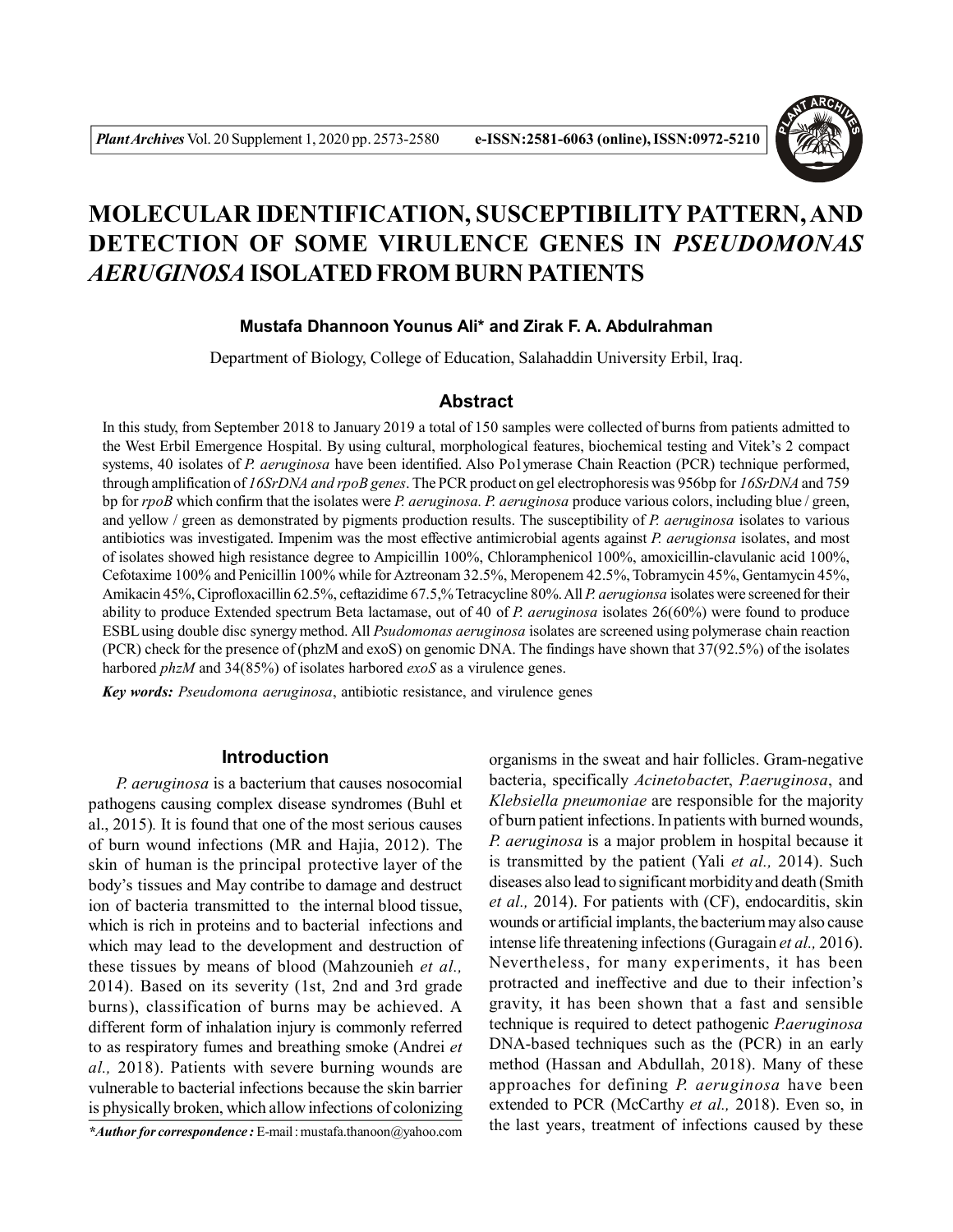bacteria has proved difficult because of their resistance to different types of antibiotics and results in increased death rates (Fair and Tor, 2014). The isolates in hospitals are typically more antimicrobial than environmental samples and are more important causes of opportunistic infection of patients (Shilba *et al.,* 2015). *The P. aeruginosa* is responsible in terms of sepsis, cystic fibrosis, burn and bleeding, etc. for approximately  $10 -$ 20% of nosocomial infections. In intensive treatment units (ICUs) (Noha, 2015). Burn centers have defined the bacteriological profile in their hospital to guide observable treatment to provide the right drug at the right time (Bayram *et al.,* 2013). *P. aeruginosa* develops resistance by different mechanisms, including MDR, efflux pumps, biofilm formation (BF), the extend  $\beta$ -lactama development (ESBL) and enzymes altering aminoglycosides (Mahmoud AB, 2013). The intrinsic expression of virulence genes is unique and contributes to a variable rate of pathogens in infected humans (Ahmad *et al.,* 2018). Such infections occur mainly due to drug resistance patterns growth, formation of biofilms and the synthesis of virulence factor (Balasubramanian *et al.,* 2013). Biofilm has strong immune system and antibiotics resistance, which is a source of chronic and persistent infection (Wei and Ma, 2013). A strong candidate for developing *P aeruginosa* vaccine was found in their external membrane protein (OprI and OprL) that activate a patient's immune system (Ingle *et al.,* 2017). The strong association among virulence genes and infection origin may help to control these shared infection (Ahmad *et al.,* 2018). Querum sensing has been the strongest method for controlling your expression and will therefore boost therapeutic success in the future, targeting certain primary regulators (Balasubramanian *et al.,* 2013). Therefore the aim of this study is isolation and identification of *P.aeruginosa* from burn patients, determination of antimicrobial susceptibility patterns, the occurrence of ESBL phenotypically in these isolates, and molecular detection of some virulence genes of *P. aeruginosa* by PCR screening.

## **Meterials and Methods**

## **Patients and specimens collection**

One hundred and fifty samples were collected from patients admitted to West Erbil Emergency Hospital, between September 2018 and January 2019. Following collection, each sample was cultured on different culture media and *P. aeruginosa* was identified by cultural characters, biochemical methods, and molecular assay.

# **Antibiotic sensitivity test**

Mueller-Hinton agar was used as growth media to

investigate the effects of different antibiotics on *P. aeruginosa* isolates. The Kirby Bauer method was used to determine antibiotic resistance patterns of isolates; Adjustment of the bacterial inoculates to the Clinical and Laboratory Standards Institute of 0.5 McFarland standards (CLSI, 2011). A sterile cotton swab was used to disperse the sample inoculum to Mullur-Hinton Agar. The antimicrobial products tested, including: Impenim (IPM), ceftazidime (CAZ), Tetracycline (TE), Ampicillin (AM), Chloramphenicol (C), amoxicillin-clavulanic acid (AMC), Amikacin (AK), Cefotaxime (CTX), Gentamycin (CN), Ciprofloxacillin (CIP), Penicillin (P), Aztreonam (ATM), Meropenem (MEM), Tobramycin (TOB) Muller Hinton inoculated agar was placed aseptically and incubated overnight. The zones of inhibition were interpreted and measured (CLSI, 2011).

#### **Color production by** *P.aeruginosa* **isolates**

Bacterial *P.aeruginosa* samples have been inoculated on Cetrimide agar, incubated for 18-24 hours by streaking method at 37°C, and then the pigment production was examined.

# **ESBL Detection (Extended spectrum beta lactamase) activity**

Forty *P. aeruginosa* isolates were screened for ESBL production using double-scale synergy methods; the checked inoculums were dispersed onto the Muller-Hinton agar using sterile cotton swabs (adjusted at 0.5 McFarland turbidity). The central disks of amoxicillinclavulanic acid AMC were kept around CTX, CAZ and ATM at a distance of between 16 mm and 20 mm (center to center) from the amoxicillin-clavulanicacid disk. Overnight at 37 °C the plate was incubated (PA, 2015).

# **Polymerase chain reaction assay (PCR) DNA extraction**

Two hundred micro1iter of overnight growth, l.5 is separated from supernatant in the 2 m1 micro- centrifugal tube extracted for 30 seconds at l3000 rpm. The pellet has been dissolved in 200 µl TL buffer, then removed and fully mixed with 20  $\mu$ l proteinase k solutions to achieve a uniform suspension. The sample has been incubated in the water bath at 56°C for ten minutes until the cells have been completely lysed. 200 µl of GB buffer applied to the specimens, then by vortexing mixed thickly for approximately l5 sec up to a uniform mixture and then incubated for l0 minutes at 56°C. Then 200 µl of absolute ethanol is added and pipetted or vortexes. The lysate transfered carefully without wetting the rim into the spin column reservoir For l minute at l0,000 rpm, and the column centrifuged the collection tube then discharged containing the flow- through solution a new 2 ml tube has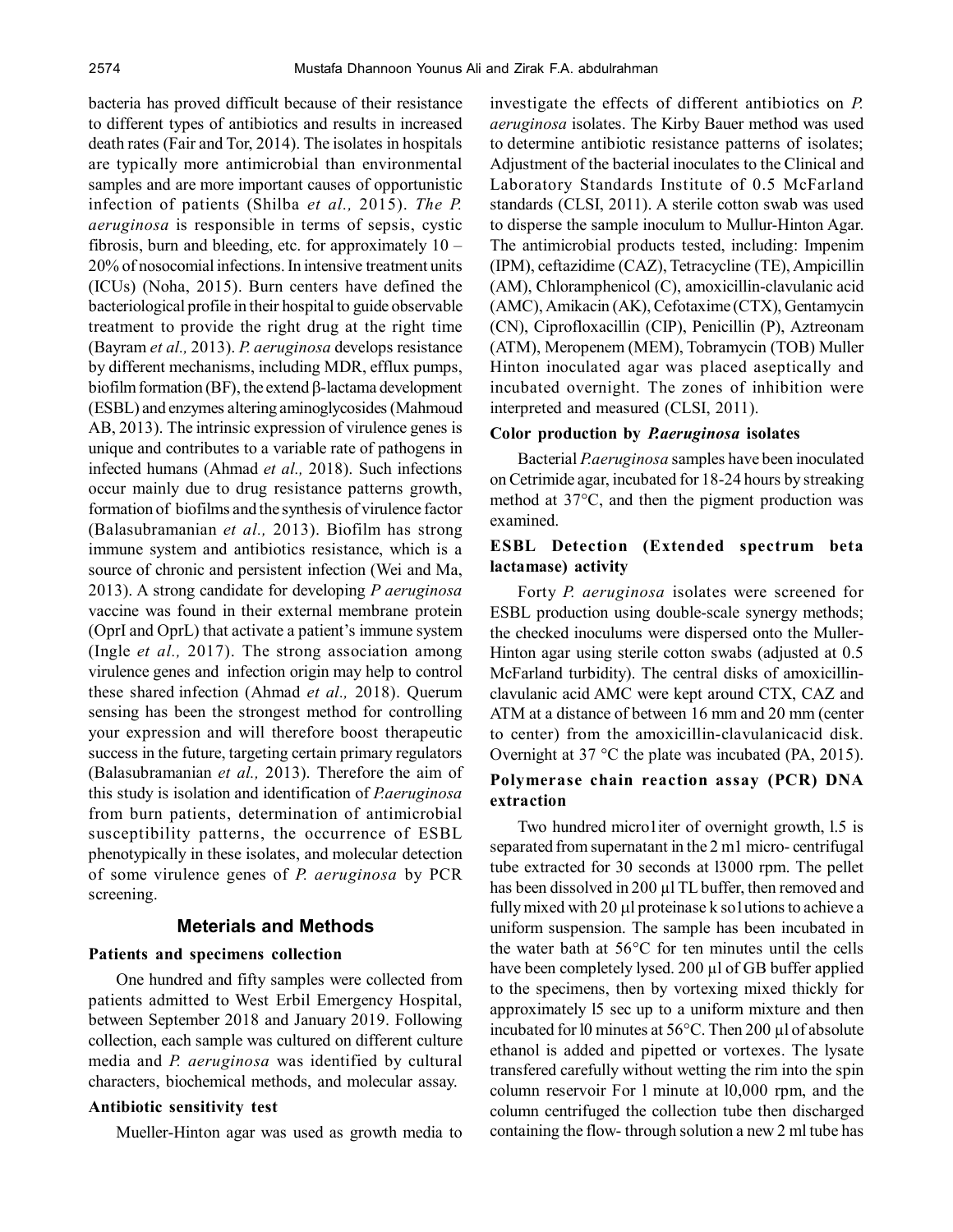been placed with the GeNet Bio genomic DNA purification co1umn. 500 µl of GW1 buffer was added then centrifuged for l min at l0,000 rpm, the flow-through discarded and the purification column placed back into the collection tube, 500 µl of GW 2 was added to the GeNet Bio genomic DNA purification co1umn, Centrifuged for l min at l0,000 rpm. Then after centrifuging the tube, remove the f1ow-through and reassemble the spin co1umn with its collection tube, again, centrifuge at l2000rpm to l2 minutes to extract ethanol completely and check that the droplet is not attached at the bottom of the tube. Move l.5 ml of the spin co1umn to a new tube to do the elution. Add 200 µl of elution buffer to the center of the GeNet Bio kit genomic for DNA purification co1umn membrane, genomic DNA elution. Incubated at room temperature for 1 min and centrifuged for l minute at 10,000 rpm. The purified DNA was immediately removed or deposited at  $20^{\circ}$ C in downstream applications.

## **PCR amplification**

PCR was used for the identification of the *16SrDNA* in genomes of *P. aeruginosa* intrinsic to these bacteria with amplicone length 956 bp and *rpoB* 759 bp amplicone genomes, The *16SrDNA* used were forward 5'- GGG GGA TCT TCG GAC CTCA -3' and reverse:5'- TCC TTA GAG TGC CCA CCC G -3', and the *rpoB* primers were: forward 5'- CAG TTC ATG GAC CAG AAC AAC CCG-3' and reverse:5'- ACG CTG GTT GAT GCA GGT GTT C -3', the program of PCR for *16SrDNA* 94°C for 10 min, then 35 cycles at 94°C for 1 minute, for 1 minute at 50°C, and at 72°C for 1 min, followed by a final extension at 72°C for 12 minutes (Megahed *et al.,* 2015). and PCR program for *rpoB* gene was 94°C for 3 minutes, and then 35 cycles at 94°C for 1 minute, at 58°C for 1 minute, and at 72°C for 2 min, this followed by 2 minutes of final extension at 72°C for (Comoe koffi donation benie., 2017). PCR was performed in a 50µl of reaction volume. Master Mix tube contains 25 µl total of forward and revers Primers with 5 µl for each, and DNA template 5 µl, lastly sterile deionized water 10 µl.

## **Detection of** *phzM* **and** *exoS* **genes in** *P. aeruginosa*

PCR also was used for detection of *phzM and exoS* genes in *pseudomonas aeruginosa* genome; and the size of its amplicon was 363 bp and 504 bp. forward primer used for *phzM* 5'- GCC TTC CAT TGA GAT CCC CAG -3' and reverse 5'- CGA GAT GGT TCG CTC GAT CA -3'. And for *exoS* the primer used was forward 5'- CTT GAA GGG ACT CGA CAA GG-3' and reverse 5'- TTC AGG TCC GCG TAG TGA AT-3'. Program of the PCR for *phzM* 35 cycles of amplification

were followed after initial denaturation (94°C for three minutes). Each cycle consisted of 94°C for 1 minute, 56°C for 1 minute, and 72°C for 1 minute. A final extension step (72°C for 5 minutes) completed the amplification (Comoe koffi donation benie., 2017). And the program for the *exoS* was Primary denaturation 94°C for 5 min followed by 35 cycles of amplification, Second denaturation 94°C for 45 seconds, Annealing 58°C for 1 minute, Extension 72°C for 1 minute, and Final extension 72°C for 7 minutes (Comoe koffi donation benie., 2017). PCR conducted for both genes were performed in a 50µl of reaction volume. Master Mix tube contain 25 µl, forward and reverse primers with 5 µl foe each primer, DNA template 3 µl, and lastly sterile (D. W) deionized water 12 µl.

#### **A garose gel electrophoresis**

To perform gel electrophoresis a method of (Judelson, 2001) was followed with minor modifications. Adding 1.2 g agarose to 100 ml 1x TBE buffer was used as an agarose gel, the mixture melted for 1-2 min in the microwave oven or until it was apparent and fully dissolved. Left to cool at about 50°C, 10µl of primary safe dye was carefully added to the agarose solution and thoroughly mixed with a gentle swirling. The edges of tray sealed with the tape and the proper comb inserted into the tray. The agarose gradually poured in the tray and any bubbles with a disposable tip pushed away to the side at room temperature, the agarose solidified (15-30 min). The tape was removed from the tray and then the tray was placed in the electrophoresis tank. The tank filled with more TBE buffers, so that the gel is completely under buffer. PCR product loaded into the wells (15µL) with loading buffer. Depending on the size of the PCR sample the first well  $(5\mu l)$  (1 kb or 100 bp) was used. The gel runs for 50 minutes at 100 V. Finally, the UV transilluminator and gel photographed.

## **Results and Discussion**

## **Collection of** *P. aeruginosa* **isolates**

A series of confirming tests were conducted to verify that all bacterial isolates reclaimed belong to species of *P. aerugionsa*. This smear preparation of bacterial cells are gram negative rods, mobile, non-spore-forming, arranged in single or short chains. The colonies were thin, rough or smooth on solid media with flat edges and high appearance, but some were mucoid in aspect, biochemical testing was negative for Indole, TSI, positive for oxidase and Catalase, positive for citrate, positive for urease (slowly hydrolysis the urea), and are probably P.aeruginosa, Both isolates have also been classified using Vitek 2's compact bacterium ID method, and tests have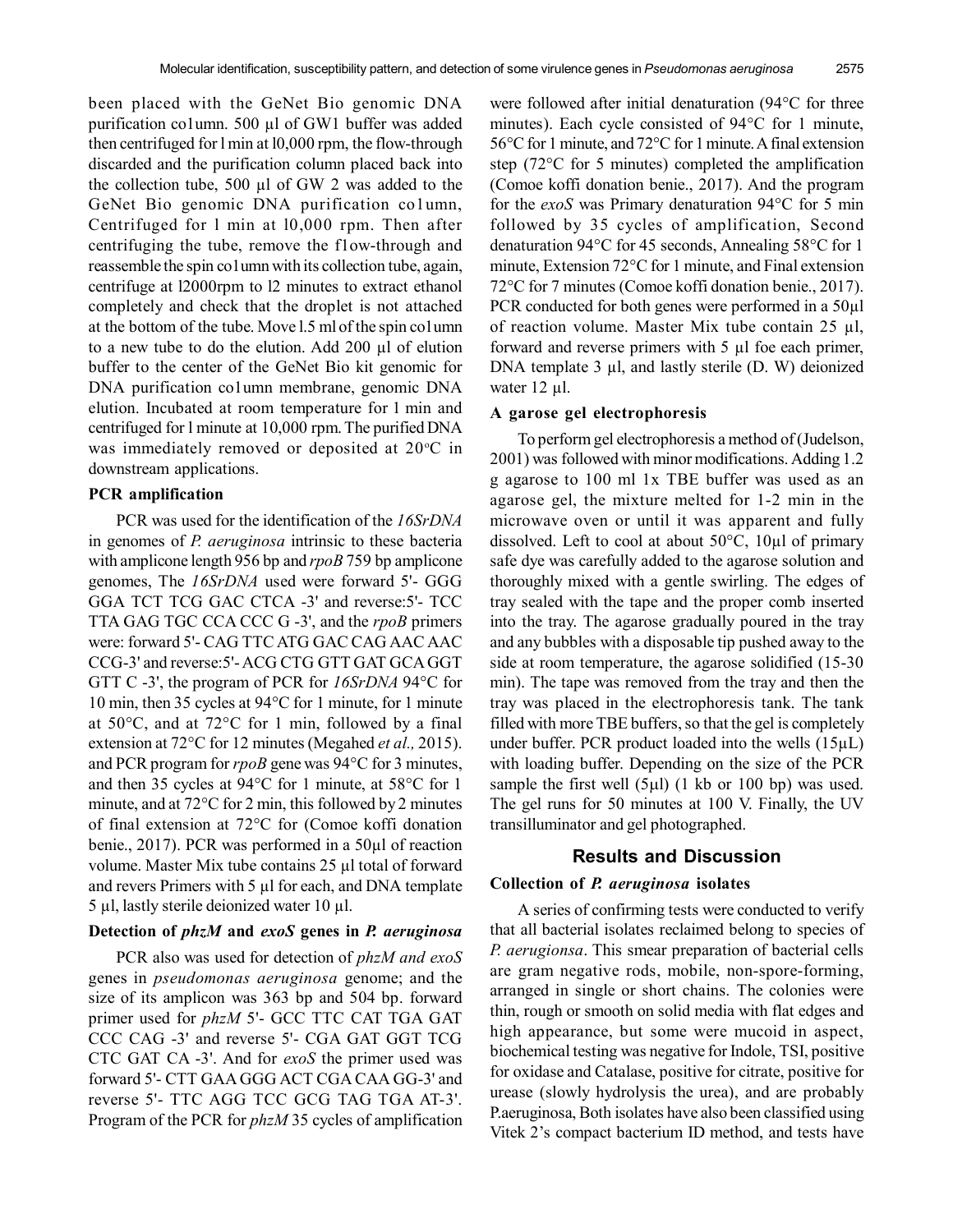

**Fig. 1:** PCR amplification of *16SrDNA identification* gene of *P. aeruginosa*, lanes 1, 2, 3, ...9 represent amplified product (956 bp) of *P. aeruginosa* isolates, ladder (M) 956 bp.



**Fig. 2:** PCR amplification of *rpoB identification* gene of *P. aeruginosa*, lanes 1, 2, 3, ...12 represent amplified product (759 bp) of *P. aeruginosa* isolates, ladder (M) 759 bp.

shown that both recovered isolates belong to *P.aeruginosa* species, as indicated in previous observations (Abro *et al.,* 2009).

# **Molecular Identification of** *Pseudomonas aeruginosa*

The detection of *16SrDNA and RpoB* genes in extracted DNA for all isolates, using the PCR technique by detecting the *16SrDNA* and *rpoB* genes, was carried out to verify the identification of *P. aeruginosa* species by the molecular process. All 40 *P.aeruginosa* isolates are PCR-positive for *16SrDNA* and *rpoB*, and this is shown, in figures (1 and 2), by *16SrDNA* (956bp) and *rpoB* (759bp) amplified genes. The results of the previous report confirm the findings, which indicate that *16SrDNA* and *rpoB* are ubiquitous. 16SrDNA and rpoB were used to classify *P. aeruginosa* (Megahed *et al.,* 2015) and (Tayeb *et al.,* 2005). These results show that these two genes can be used to classify *P. aeruginosa* as a simple and reliable way. In all isolates of *P. aeruginosa*, *16SrDNA* and *rpoB* are found. The high molecular identification rate has indicated that genomic trials were important to confirmed *P. aeruginosa's* exact taxonomic role. The success of the *rpoB* gene on the identification of *P. aeruginosa* strains may be supported by an observation of the *rpoB* gene (Tayeb *et al.,* 2005) which discriminates between species very similar to

| Target gene | Primer sequences            |                                        | Amplified Primary | Second Annealing Extension                                       |  | Final     | Reference                                                                                |
|-------------|-----------------------------|----------------------------------------|-------------------|------------------------------------------------------------------|--|-----------|------------------------------------------------------------------------------------------|
|             |                             | segment (bp) denaturation denaturation |                   |                                                                  |  | extension |                                                                                          |
| 16SrDNA     | GGGGATCTTCGACCTCA           | 956                                    |                   | 94 C10 min.   94 C1 min.   50 C1 min.   72 C1 min.   72 C12 min. |  |           | (Megahed et al., 2015)                                                                   |
|             | <b>ICCTTAGAGTGCCCACCG</b>   |                                        |                   |                                                                  |  |           |                                                                                          |
| poB         | CAGTTCATGGACCAGAACAACCG     | 759                                    | 94 C3 min.        | 94 C1 min.                                                       |  |           | 58 C1 min.   72 C2 min.   72 C2 min. $ $ (Comoe koffi donation benie., 2017)             |
|             | ACGCTGGTTGATGCAGGTGTTC      |                                        |                   |                                                                  |  |           |                                                                                          |
| exos        | CITGAAGGGACTCGACAAGG        | 28                                     |                   |                                                                  |  |           | 94 C45 sec.   58 C1 min.   72 C1 min.   72 C7 min.   (Comoe koffi donation benie., 2017) |
|             | TTCAGGTCCGCGTAGTGAAT        |                                        |                   |                                                                  |  |           |                                                                                          |
| phzM        | GCCITCCATTGAGCCCCAG         | 363                                    | 94 C3 min.        | 94 C1 min. $\mid$ 55 C1 min. $\mid$ 72 C1 min. $\mid$ 72 C5 min. |  |           | (Finnan et al., $2004$ )                                                                 |
|             | <b>CGAGATGGTTCGCTCGATCA</b> |                                        |                   |                                                                  |  |           |                                                                                          |
|             |                             |                                        |                   |                                                                  |  |           |                                                                                          |

**Table 1:** Primers sequences, target genes, amplicon sizes and cycling conditions for conventional PCR. target genes, amplicon sizes and cycling conditions for conventional PCR lable 1: Primers sequences,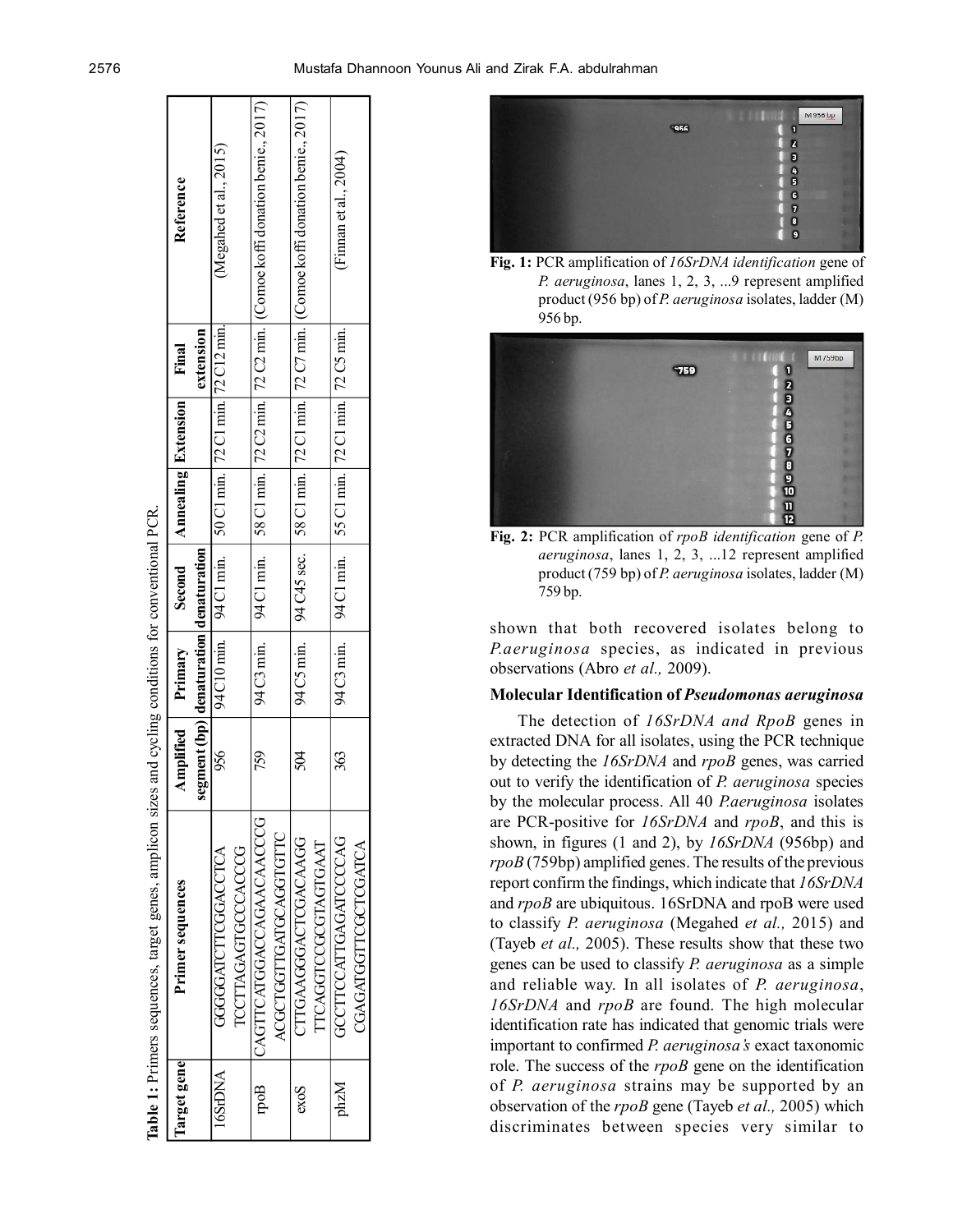## *Pseudomonas.*

# **Antibiotic sensitivity profile of** *Pseudomonas aeruginosa* **isolates:-**

forty *P*. *aeruginosa* isolates were screened for their resistance to (15) widely used antibiotics in which are (Amikacin, amoxicillin-clavulanic acid, Ampicillin, Cefotaxime, Penicillin, Ciprofloxacin, Chloramphenicol, Gentamcin, Imipenem, Meropenem, Tetracyclin, Ceftazidime, Aztreonam, Tobramycin). Table 2 illustrates that all isolates vary in their response to the used antimicrobial agents, the most effective antibiotic was Imipenem and the resistance percentage was (%0). The resistance percentage for Ciprofloxacillin 62.5%, for Gentamycin 45%, for Amikacin 45%, Meropenem 42.5%, Aztreonam 32.5%, for Tetracyclin 80%, Tobramycin 45%, Ceftazidime 67.5%, while the highest percentage of resistance (100%) was to (Chloramphenicol, Ampicillin, cefotaxime, Penicillin, AMC amoxicillin-clavulanic acid). The spread of resistant in *P. aeruginosa* over recent decades is unbelievably increased which restricts the choice of the therapeutic choice for the treatment of this microorganism's infection. *P. aeruginosa* isolates are increasingly resistant to more anti-microbial substances in all countries. (Olayinka *et al.,* 2009) reported that 20% of *P.* a*eruginosa* isolated from clinical sample obtained from the surgical units Ahmadu Bello university teaching hospital in Nigeria were sensitive to imipenem which is in a good agreement with our results, Imipenem and meronem are ß- lactam antibiotics that have broadspectrum activity against Gram-negative and Grampositive bacteria (Joly-Guillou *et al.,* 2010). All bacterial isolates displayed a low resistance and the majority of Enterobacteriaceae isolates showed no resistance. It might be because they are reserve medicines and they are used as the last option in our hospital environment for multidrug-resistant bacteria which differ with our result. In the case of (Fattma A. Ali, 2017), 98% of *p. aeruginosa's* isolates resist Amkacine 96% for Cephotaxime, 80% for Rifampicin, 70% for Ampicillin, 70% for augment and 60% for Dooxycycline, which is against our performance, respectively. Resistance by *P. aeruginosa* can both be due to inducibly beta-lactamases, which can make cephalosporin of broad-spectrum inactive and to beta-lactamases mediated by plasmid, which can lead to several peniciellins and ancient cephalosporin becoming resistant (Baird, 1996). Mechanisms of aminoglycoside resistance in clinical isolates are usually controlled by enzymatic antibiotic inactivation since nine different enzymes that are capable of catalyzing phosphorylation, acetylation, aminoglycosides coradenylylation in bacteria have now been described

(Pollack, 2000). The development of the *P. aeruginosa* multi-resistant and its antibiotics mechanisms involves decreased cell permeability, efflux pumps, and changes in target enzymes and antibiotics inactivation (Lambert, 2002).

## **Colour production by** *P.aeruginosa* **isolates**

Isolates are grown on a single medium for the production of pigments. When they were cultivated on selective media at 37°C, the colors created by isolates were noted. All isolates were cultivated with cetrimide agar, a medium that stimulates pyocyanin production. Such pigments are common of *P.aeruginosa*. Isolates produced yellow / green for the production of fluorescein, blue / green for the production of pyocyanin. Pigment development is a phenotypic contributing factor in the *P. aeruginosa* group (Abro *et al.,* 2009). The medium of growth has the greatest impact on pigment production. Different media are required for the production of pseudomonads of different pigments. The pigment serves as a pro inflammatory agent for phagocytes, destroys human nasal cilia's normal function and impedes human and lymphocytic epidermis. This may be due to electron transport inhibition. Antifungal properties that provide *P. aeruginosa* with an obvious selective advantage in their natural environment have been identified (Loveday *et al.,* 2014). It also induces rapid apoptosis of human neutrophils (Allen *et al.,* 2005), directly oxidises glutathione and decreases its levels in airway epithelial cells (O'Malley *et al.,* 2004).

## **ESBL production in P***. aeruginosa*

Twenty six (60%) isolates from 40 samples were found to be positively ESBL, compared to 14 negatively ESBL. As stated by (Amutha *et al.,* 2009), the ESBL mediated resistance in *P.aeruginosa* was (25%). (Kaur and Singh, 2018) Have also revealed that ESBL produces from Various Clinical Samples of *P. aeruginosa* was (17.7%). This study shows a prevalence of *P. aeruginosa* generating ESBL that is significant as such strains can often cause pediatric outages and cause increased morbidity and mortality and reduce therapeutical choices because of the high degree of multidrug resistance in patients suffering from underlying illnesses. Patients with predispositive factors such as hospital stay, seriousness of illness, reduced immunity and urinary catheterization can be the highest rate of ESBL-produced bacteria (Mirsalehian *et al.,* 2008).

# **Detection of phzM and exoS genes in** *P. aeruginosa***:**

This study was conducted for 40 isolates of *P. aeruginosa*, which were recovered from burn patients for molecular detection of *PhzM* and *exoS* genes in this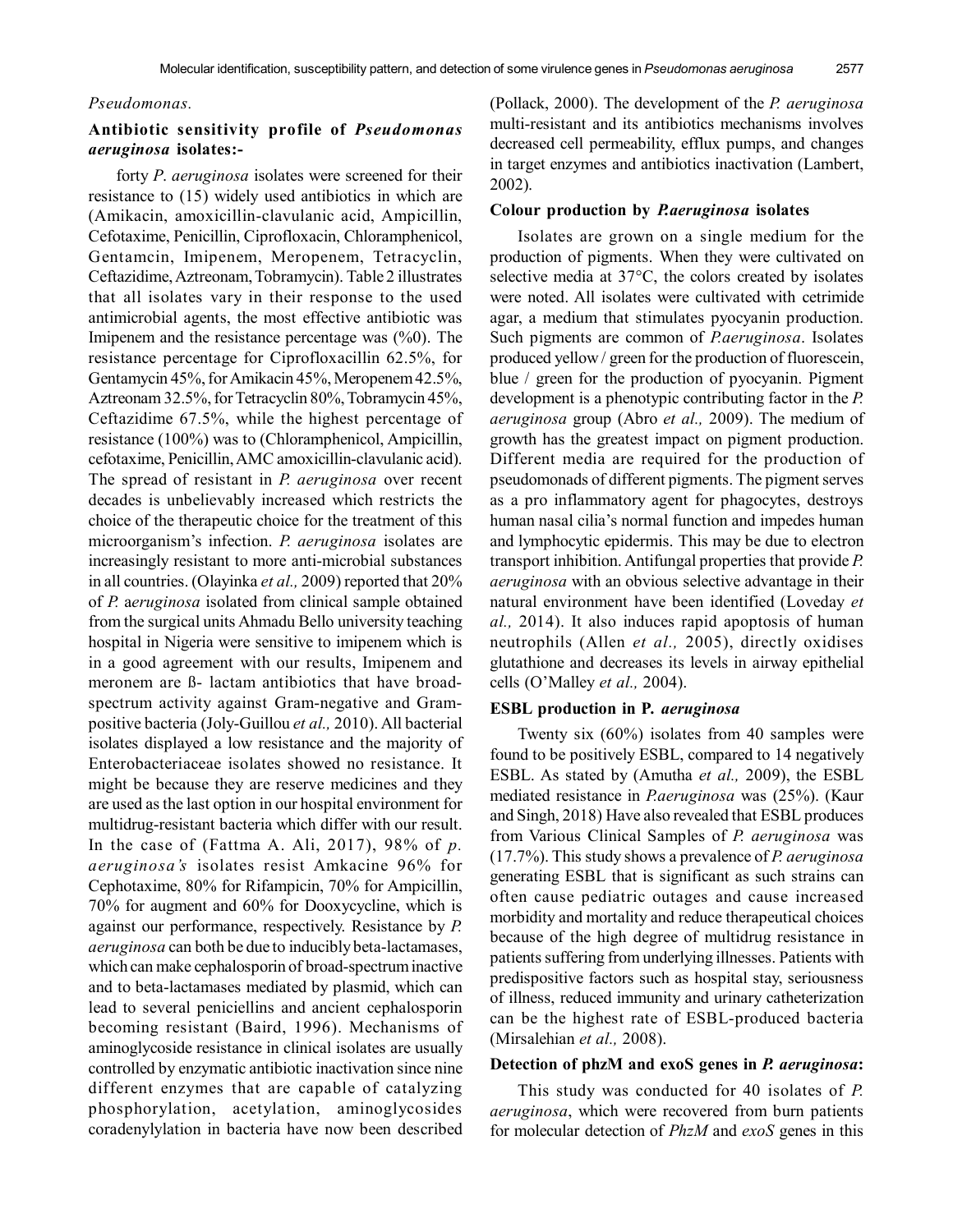| Antibi-    | No. of | $%$ of                              | $%$ of   | 37(92.               |
|------------|--------|-------------------------------------|----------|----------------------|
| otics      |        | <b>Isolates Resistant sensitive</b> |          | phzM                 |
| AMC        | 40     | $100\%$                             | 0        | isolate              |
| AΜ         | 40     | 100%                                | 0        | 34(85)               |
| CAZ.       | 40     | 67.5%                               | $36.5\%$ | isolat               |
| AK         | 40     | $45\%$                              | 55%      | exoS a:              |
| CP         | 40     | 62.5%                               | 37.5%    | (Figs.               |
| ATM        | 40     | $32.5\%$                            | 67.5%    | These                |
| <b>MEM</b> | 40     | 42.5%                               | 57.5%    | cons <sub>1</sub> s  |
| <b>TOB</b> | 40     | $45\%$                              | 55%      | the fin              |
| <b>IMP</b> | 40     | 0                                   | $100\%$  | Mavrc                |
| C          | 40     | $100\%$                             | 0        | (year)               |
| <b>CN</b>  | 40     | $45\%$                              | 55%      | $\mathbf{I}$<br>that |
| TE         | 40     | $80\%$                              | 20%      | convei               |
| CTX        | 40     | $100\%$                             | $^{(1)}$ | руосу                |
| P          | 40     | $100\%$                             | 0        | two                  |

**Table 2:** Resistance of *P*. *aeruginosa* to study. The results antibiotics showed that

 $5\%$ ) of the *phzM*-harbored es and  $%$ ) of the es carry *exoS* as shown in  $3$  and  $4$ ). results are tent with ndings of odi *et al.*, who stated PCA was rted to anine by different

enzymes, *PhzM* and PhzS, and *PhzS* was involved in biosynthesis as well as pyocyanine development. (Mavrodi *et al.,* 2001). Thus, appearance of yellow pigment in *P. aeruginosa* is a result of the presence of *PhzS*, and appearance of green pigment in *P. aeruginosa* strains represents the presence of both *PhzM* and *PhzS* proteins. Feltman and others (Feltman *et al.,* 2001) recorded that of 115 *P. aeruginosa* isolates, 82 contained *exoS* and recent studies found the simultaneous detection of exoS+ExoU in clinical and environmental *P. aerugino* isolates to be frequent. (Finnan *et al.,* 2004) found 75% of these two genes were spread in *P.aeruginosa* isolated from various clinical sources. Results have shown that the prevalence of *P. aeruginosa exoS* virulence gene in Burn injury infections was higher than CF. In the bacteria isolated from children with CF it has been found that the number of *toxA, lasB* and *exoS* was significantly high. In France study which has isolated 162 *P. aeruginosa* from various body parts infections indicated a greater prevalence of *exoS* and *nan1* than the other genes of



**Fig. 3:** PCR amplification of *exoS virulence* gene of *P. aeruginosa*, lanes 1, 2, 3, ...9 represent amplified product (504 bp) of *P. aeruginosa* isolates, ladder (M) 504 bp.



**Fig. 4:** PCR amplification of *phzM virulence* gene of *P. aeruginosa*, lanes 1, 2, 3, ...24 (except 17, 18, 19) represent amplified product (363 bp) of *P. aeruginosa* isolates, ladder (M) 363 bp.

virulence. *ExoS* has been shown to play an important role in CF infection; this virulence factor impairs lung phagocytosis which exacerbates the infections (Sanders and Goss, 2013).

## **Conclusion**

The results show that 100% of P. aeruginosa isolates possessed 16sr DNA and RpoB as identity genes for burn and wound infections, while 92.5% of those contained phzM genes and 85% exoS as virulence genes. In recognition of the significance of the rapid and early detection by biochemical methods of pathogenic strains of any bacteria, PCR for Multiple Virus Genes (phzM and exoS) is suggested for the identification of the *P. aeruginosa* pathogenic strains. This test can be used for the testing of some antimicrobial infections.

#### **References**

- Abro, S., W. Rani, M. Tunio, A. Kamboh and M. Munir (2009). Biochemical activities of bacterial species isolated from the frozen semen of cattle. *Journal of Agriculture and Social Sciences,* **5:** 109-113.
- Ahmad, K., A. Ali and S. Rahat (2018). Prevalence of virulence genes among clinical isolates of Pseudomonas aeruginosa collected from Peshawar, Pakistan. *Journal of the Pakistan Medical Association,* **68:** 1787-1791.
- Allen, L., D.H. Dcokrell, T. Pattery, D.G. Lee, P. Cornelis, P.G. Hellewell and M.K. Whyte (2005). Pyocyanin production by Pseudomonas aeruginosa induces neutrophil apoptosis and impairs neutrophil-mediated host defenses in vivo.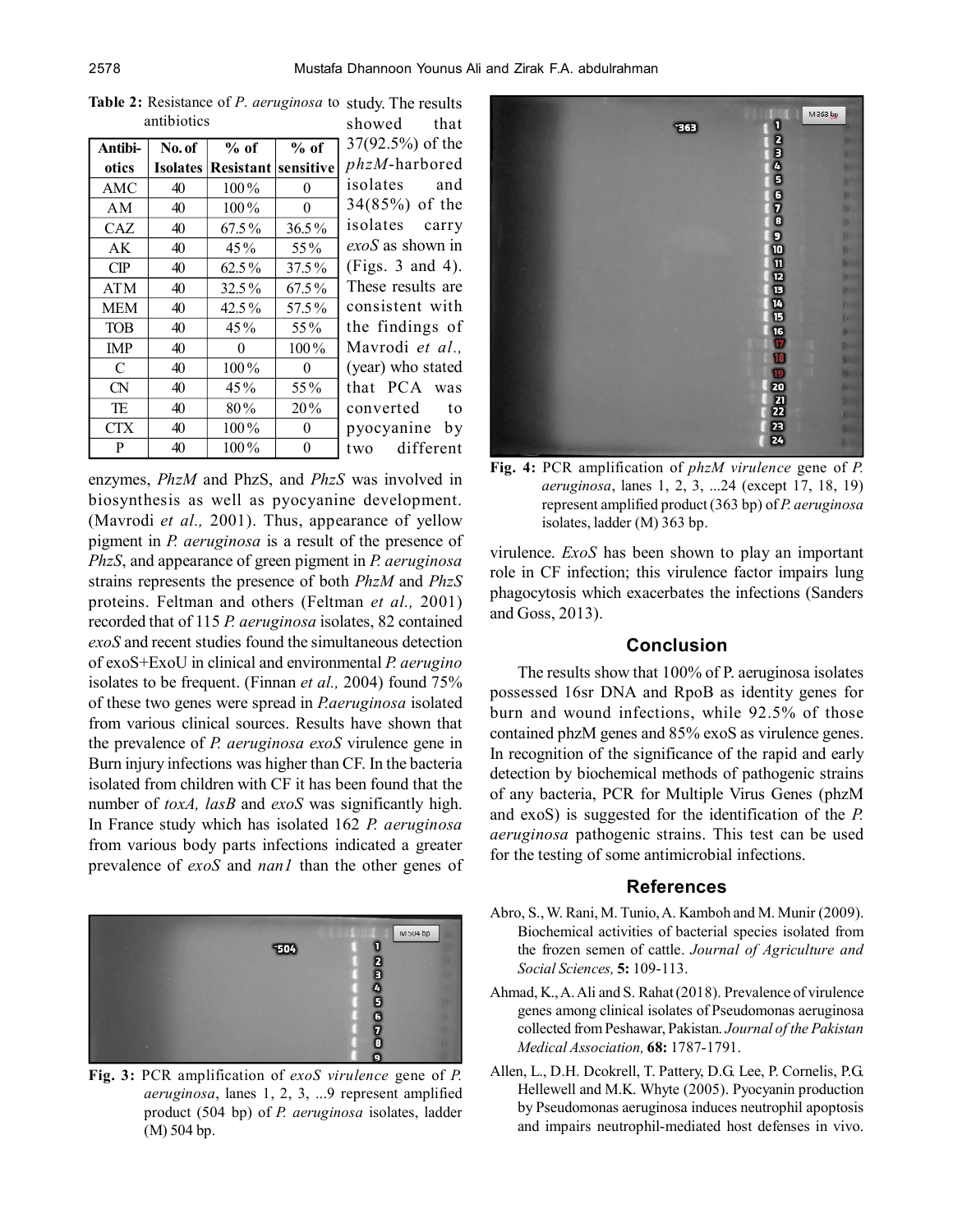*The Journal of Immunology,* **174:** 3643-3649.

- Amutha, R., M.T. Padmakrishnan and M. Renuga Devi (2009). Studies on multidrug resistant Pseudomonas aeruginosa from pediatric population with special reference to extended spectrum beta lactamase. *Indian J. Sci. Technol.,* **2:** 11-3.
- Andrei, M.C., A. Grosu-bularda, O. Vermesan, S.A. Popescu, A. Chivu, K. Al-Falah, L. Lazarescu, T.P. Neagu and I. Lascar (2018). Negative Prognostic Factors in Severe Burns–Implication for Clinical Outcome. *Modern Medicine,* **25:** 84.
- Baird, D. (1996). Staphylococcus: cluster forming gram positive cocci. *Mackie and McCartney practical medical microbiology,* **14:** 245-61.
- Balasubramanian, D., L. Schneper, H. Kumari and K. Mathee (2013). A dynamic and intricate regulatory network determines Pseudomonas aeruginosa virulence. *Nucleic acids research,* **41:** 1-20.
- Bayram, Y., M. Parlak, C. Aypak and I.R. Bayram (2013). Threeyear review of bacteriological profile and antibiogram of burn wound isolates in Van, Turkey. *International Journal of medical sciences,* **10:** 19.
- Buhl, M., S. Peter and M. Willmann (2015). Prevalence and risk factors associated with colonization and infection of extensively drug-resistant Pseudomonas aeruginosa: a systematic review. *Expert review of anti-infective therapy,* **13:** 1159-1170.
- Clsi, C.A.L.S.I. (2011). Performance standard for antimicrobial susceptibility testing; *Twenty-First informational supplement,* **31:** M100-S21.
- Comoe Koffi Donation Benie, A.D., Nathalie Guessennd., Nadege Ahou N'Gbesso-kouadio., N'Zebo Desire Kouame., David Coulibaly N'Golo., Solange A.K.A., Etienne Dako., Koffi Marcellin D.J.E., Mireille Dosso (2017). Characterization of virulence potential of pseudomonas aeruginosa isolated from bovine meat,fresh fish, and smoked fish. *European Journal of Microbiology and Immunology,* **7:** 55-64.
- Fair, R.J. and Y. Tor (2014). Antibiotics and bacterial resistance in the 21st century. *Perspectives in medicinal chemistry,* **6:** PMC. S14459.
- Fattma A., Z.A. Ali, Sara Asaad, Shkofa Muhammad (2017). Isolation and Identification of Multi Drug Resistant Pseudomonas Aeruginosa Causing Wound Infection in Erbil City. *International Journal of Research Studies in Science, Engineering and Technology,* **4:** 30-36.
- Feltman, H., G. Schulert, S. Khan, M. Jain, L. Peterson and A.R. Hauser (2001). Prevalence of type III secretion genes in clinical and environmental isolates of Pseudomonas aeruginosa. *Microbiology,* **147:** 2659-2669.
- Finnan, S., J.P. Morrissey, F. O'Gara and E.F. Boyd (2004). Genome diversity of Pseudomonas aeruginosa isolates from cystic fibrosis patients and the hospital environment. *Journal of clinical microbiology,* **42:** 5783-5792.
- Guragain, M., M.M. King, K.S. Williamson, A.C. Perez-Osorio, T. Akiyama, S. Khanam, M.A. Patrauchan and M.J. Franklin (2016). The Pseudomonas aeruginosa PAO1 twocomponent regulator CarSR regulates calcium homeostasis and calcium-induced virulence factor production through its regulatory targets CarO and CarP. *Journal of bacteriology,* **198:** 951-963.
- Hassan, K.I. and S.R. Abdullah (2018). Detection of Pseudomonas aeruginosa in Clinical Samples Using PCR Targeting ETA and gyrB Genes. *Baghdad Science Journal,* **15:** 401-405.
- Ingle, S., K. Mahajan, B.S. Kumar, S. Singh, R.K. Agrawal and R. Verma (2017). Over-expression and immunogenicity of outer membrane protein L (OprL) of Pseudomonas aeruginosa. *Proceedings of the National Academy of Sciences, India Section B: Biological Sciences,* **87:** 217- 223.
- Joly-Guillou, M.L., M. Kempf, J.D. Cavallo, M. Chomarat, L. Dubreuil, J. Maugein, C. Muller-Serieys and M. Roussel-Delvallez (2010). Comparative in vitro activity of Meropenem, Imipenem and Piperacillin/tazobactam against 1071 clinical isolates using 2 different methods: a French multicentre study. *BMC infectious diseases,* **10:** 72.
- Judelson, H. (2001). Gel electrophoresis. Protocol: Agarose Gel Electrophoresis using Bio-Rad.
- Kaur, A. and S. Singh (2018). Prevalence of Extended Spectrum Betalactamase (ESBL) and Metallobetalactamase (MBL) Producing Pseudomonas aeruginosa and Acinetobacter baumannii Isolated from Various Clinical Samples. *Journal of Pathogens,* 2018.
- Lambert, P. (2002). Mechanisms of antibiotic resistance in Pseudomonas aeruginosa. *Journal of the Royal Society of Medicine,* **95:** 22.
- Loveday, H., J. Wilson, K. Kerr, R. Pitchers, J. Walker and J. Browne (2014). Association between healthcare water systems and Pseudomonas aeruginosa infections: a rapid systematic review. *Journal of Hospital Infection,* **86:** 7- 15.
- Z.W. Mahmoud AB, GR. Flindawi, A. Lebib and R. Galal (2013). Prevalence of multidrug – resistant Pseudomonas aeruginosa in patients with nosocomial infection at a university hospital in Egypt, with special reference to typing methods. *Virol. Microbiol.,* 153.
- Mahzounieh, M., S. Khoshnood, A. Ebrahimi, S. Habibian and M. Yaghoubian (2014). Detection of antiseptic-resistance genes in Pseudomonas and Acinetobacter spp. isolated from burn patients. *Jundishapur Journal of Natural Pharmaceutical Products,* 9.
- Mavrodi, D.V., R.F. Bonsall, S.M. Delaney, M.J. Soule, G. Phillips and L.S. Thomashow (2001). Functional analysis of genes for biosynthesis of pyocyanin and phenazine-1 carboxamide from Pseudomonas aeruginosa PAO1.